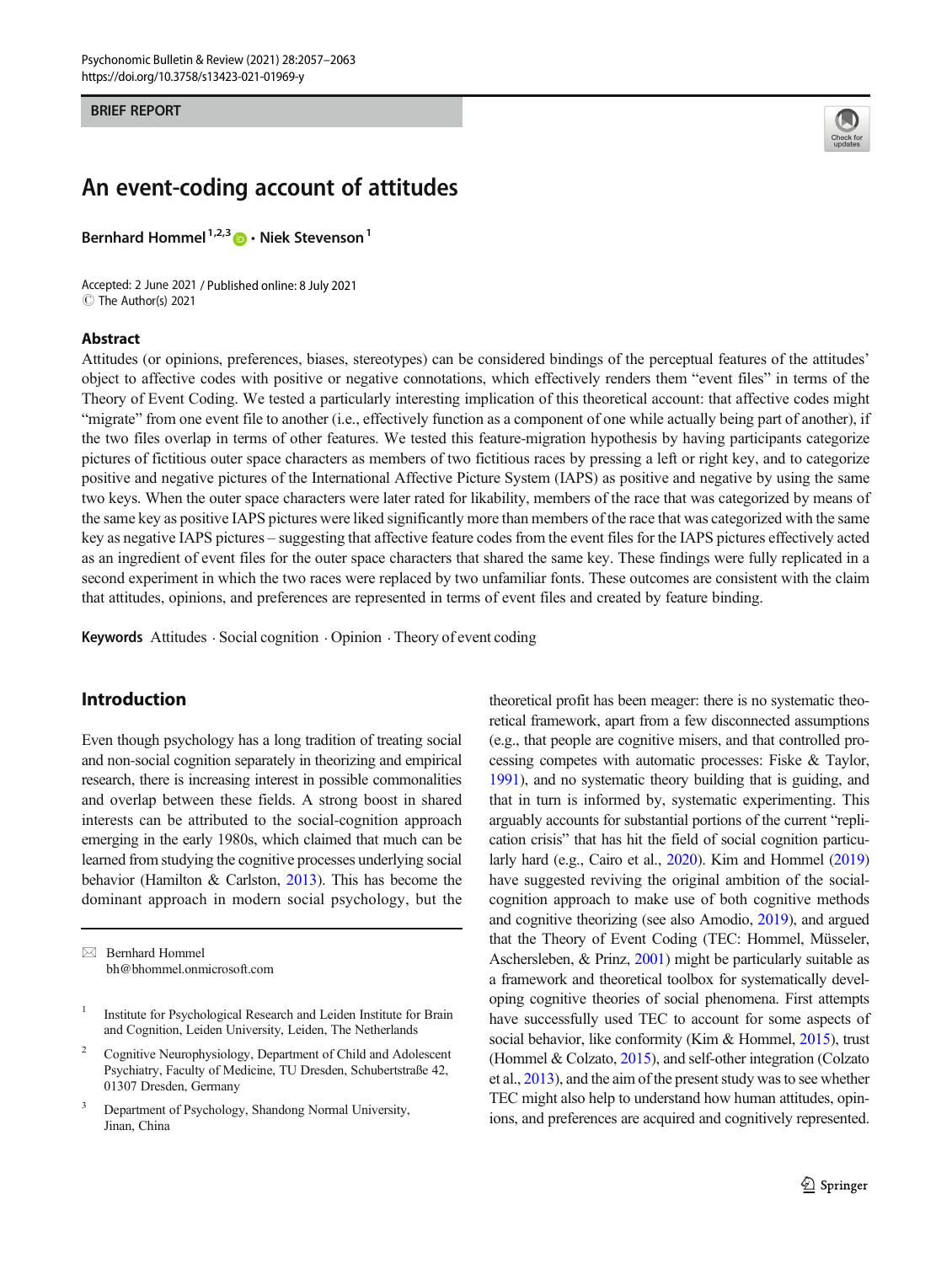Knowing and understanding people's attitudes, opinions, and preferences is the key to success for businesspeople and marketing engineers, but also for political leaders in democratic societies. And yet, while science has fully acknowledged the great impact and importance of these concepts on both individual behavior and societal interactions, we know very little about the mechanisms underlying their formation, maintenance, and use. These three, and other related concepts (including bias, prejudice, and stereotype; all of which we collectively refer to as "attitudes" in the following), are commonly not well defined and if they are, their definitions overlap substantially (e.g., see Fiske & Taylor, [1991](#page-6-0)). Most definitions agree on the assumption that representations of particular events, be it objects, persons, or behaviors, become bound to representations with positive and negative connotations (e.g., particular feelings, moods, or judgments). TEC assumes that people store events by binding perceptual, affective, contextual, and action-related features into event files (Hommel, [2004,](#page-6-0) [2019\)](#page-6-0), suggesting that event files can be considered suitable representations of attitudes – in addition to their other functions as perceptual representations and action plans (Hommel, [2009](#page-6-0)). More specifically, attitudes can be considered to be represented by event files that bind codes of the features characterizing the state of affairs the attitude refers to (the object of the attitude) with representations of the affective state the person has experienced in the context of this state of affairs. For instance, a cherry connoisseur is likely to possess event files that bind the perceptual features of cherries, such as their round shape, their red color, and their sweet taste, with a somatic/affective marker (Damasio, Tranel, & Damasio, [1991\)](#page-6-0) of the positive feeling that the person associates with being exposed to cherries.

Considering that attitudes are represented by event files offers various new predictions and experimental investigations thereof. The prediction that motivated the present study emerged from the recent TEC-inspired application of the feature-migration concept developed in studies of visual attention (Treisman & Gelade, [1980;](#page-6-0) Treisman & Schmidt, [1982\)](#page-6-0) to social perception by Ma, Sellaro, Lippelt, and Hommel [\(2016\)](#page-6-0). Treisman and colleagues have suggested that features of stimuli are bound into object files but that under certain circumstances feature codes may "migrate" to (i.e., are falsely considered as part of) other files that represent objects that actually do not carry the coded feature. Assuming that social events, like other people, are represented by event files, just like non-social events and objects (Hommel, [2018](#page-6-0)), Ma and colleagues hypothesized that feature codes bound to one event file may "migrate" to (i.e., are falsely treated as an ingredient of) another event file if the two files overlap in terms of their features – so that they are concurrently active. Using virtual reality, the authors presented human participants with a virtual face that moved either in synchrony with the participant or out of synchrony, assuming that synchrony creates a shared

feature that facilitates feature migration between the representation of the virtual face and the self-representation of the participant. When the virtual face began to smile, participants reported better mood (an explicit measure of affect) and performed better in a brainstorming task (an implicit measure of affect), but only after having moved in synchrony with the virtual face. Along the same lines, Ma, Sellaro, and Hommel [\(2019\)](#page-6-0) had a virtual face move in synchrony with the human participant or out of synchrony before morphing it into an ape's face. In a subsequent intelligence test, participants scored significantly lower after having moved in synchrony with the virtual face. These studies suggest that sharing movement features promotes the migration of features like happiness or intelligence from the representation of another (virtual) individual to the representation of oneself.

Applying this rationale to the topic of attitudes suggests that one's attitude towards an individual or an object might be affected by features that actually belong to the representation of another event, if the two representations share features. That judging people and things can be affected by events they are associated with has frequently been observed, such as with examples of the so-called Halo effect – which refers to the finding that positive (or negative) judgments of some characteristics of a person are overly likely to come with positive (or negative) judgments of other characteristics of this person (Thorndike, [1920;](#page-6-0) Nisbett & DeCamp Wilson, [1977](#page-6-0)). However, accounts of such effects have merely characterized them as exemplars of more general (equally unexplained) psychological biases (Feeley, [2002](#page-6-0)) rather than providing a transparent mechanism generating them. Therefore, we were interested to see whether our mechanistic account would allow us to generate particular biases experimentally – through feature migration.

In Experiment 1, we confronted participants with exemplars of two fictitious "races." Relations to human ethnicity were deliberately avoided, so to prevent the activation of specific racial stereotypes and the ethically problematic transfer of experimentally induced effects to real life. Accordingly, we created physically distinguishable "tribes" of individuals that were similar to outer-space characters in science fiction movies (see Fig. [1\)](#page-2-0). While it seems impossible to create truly neutral and yet somewhat human-like characters, we tried to construct the members of the two races in such a way that they would not differ strongly in their likability.

In the first phase of the experiment (the acquisition phase), participants categorized the members of the two races by pressing a left or right key, respectively. We also presented participants with pictures of the International Affective Picture System (IAPS) that were chosen for their substantial positive or negative valence, and had participants categorize these pictures through reporting their valence by pressing a left or right key, respectively. Performing these tasks should, theoretically speaking, induce the creation of event files that would bind the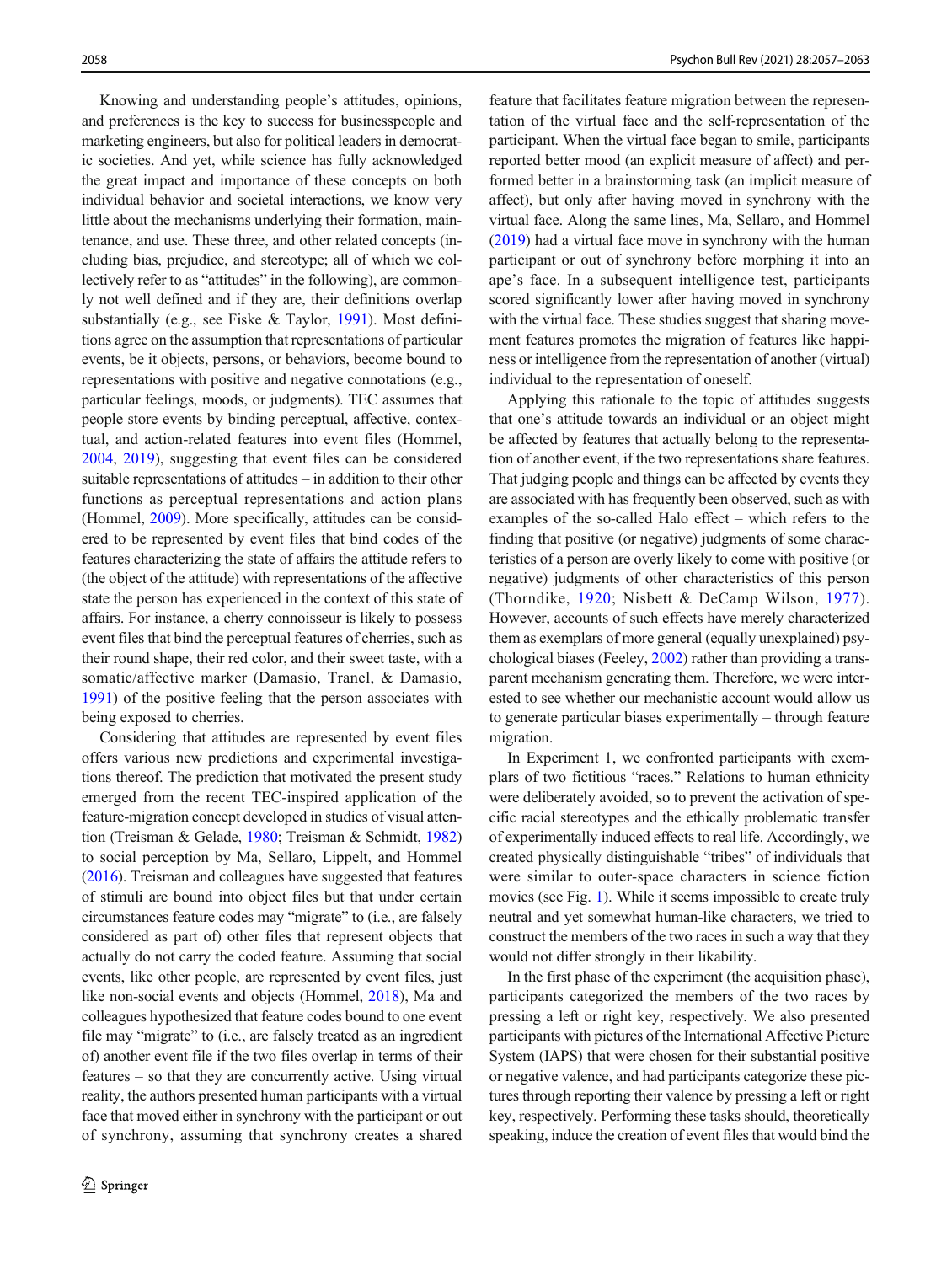<span id="page-2-0"></span>

Fig. 1 Three exemplars from each of the two fictitious races used in Experiment 1 and the two fonts used in Experiment 2

perceptual features of the members of the two races and of the positive and negative IAPS pictures to the action they were categorized with – that is, to left and right keypresses. The event files would also include affective features. These should be relatively neutral for the outer space characters but should differ substantially in valence for the IAPS pictures. The feature-migration hypothesis would predict that the positive and negative features bound to the event files of the IAPS pictures should be more likely to migrate to the event files of those outer space characters that required the same keypress. Let us assume that race A and positive IAPS pictures would be categorized by pressing the left key. Accordingly, processing the features defining race A would tend to reactivate event files containing codes of these features, which in turn would contain codes representing the left-hand keypress. Activating these latter codes would tend to reactivate other event files containing the same codes, which in the example would be event files that all contain affective codes with positive valence. The feature-migration hypothesis implies that these active affective codes would function as if they would be part of the representation of the currently perceived member of race A (i.e., the participant would take this code to represent the present stimulus), so that the participant would rate this member as more likable than if this affective code would not have been activated.

To assess these predicted effects of feature migration, we presented participants again, after a short break, with the pictures presented in the first phase, and had them rate the pictures in terms of likability on a Likert-type scale (the test phase). For the IAPS pictures, this amounted to a mere manipulation check, as we obviously expected positive pictures to be liked better than negative pictures. More interesting were the ratings of the members of the two races. Notwithstanding possible main effects reflecting overall differences in likability of one race or the other, our feature-migration hypothesis predicts that members of the race that was categorized by pressing the same key as for positive IAPS pictures would be liked better than members of the race that shared the key with the negative IAPS pictures.

The reader might have noticed that the basic structure of the acquisition phase corresponds to what is known as the Implicit Association Test (IAT; Greenwald, McGhee, & Schwartz, [1998\)](#page-6-0). As in our setup, this test also requires participants to respond to positive and negative material and to stimuli related to possible stereotypes, like racial prejudice, by means of the same response keys. The common observation is that performance is better if participants respond to their relevant ingroup (e.g., light-skinned individuals) by means of the same key as to positive material and to the relevant outgroup (e.g., darkskinned individuals) by means of the same key as to negative material, as compared to a condition in which the mapping is reversed. The relative performance benefit in the former as compared to the latter condition is considered to represent the amount of pro-ingroup/anti-outgroup bias. The similarity between this design and the one we used in our study notwithstanding, it is important to emphasize that we did not use this design to measure a pre-existing bias, which is the ambition of the IAT, but to induce a novel bias in an experimentally controlled fashion.

### Experiment 1

# Method

## **Participants**

Given the absence of similar previous studies, which made it hard to predict effect sizes and power, we decided to test about 200 (valid) participants per experiment. In total, 223 volunteers (149 male, age:  $M = 31.406$  years,  $SD = 9.20$  years)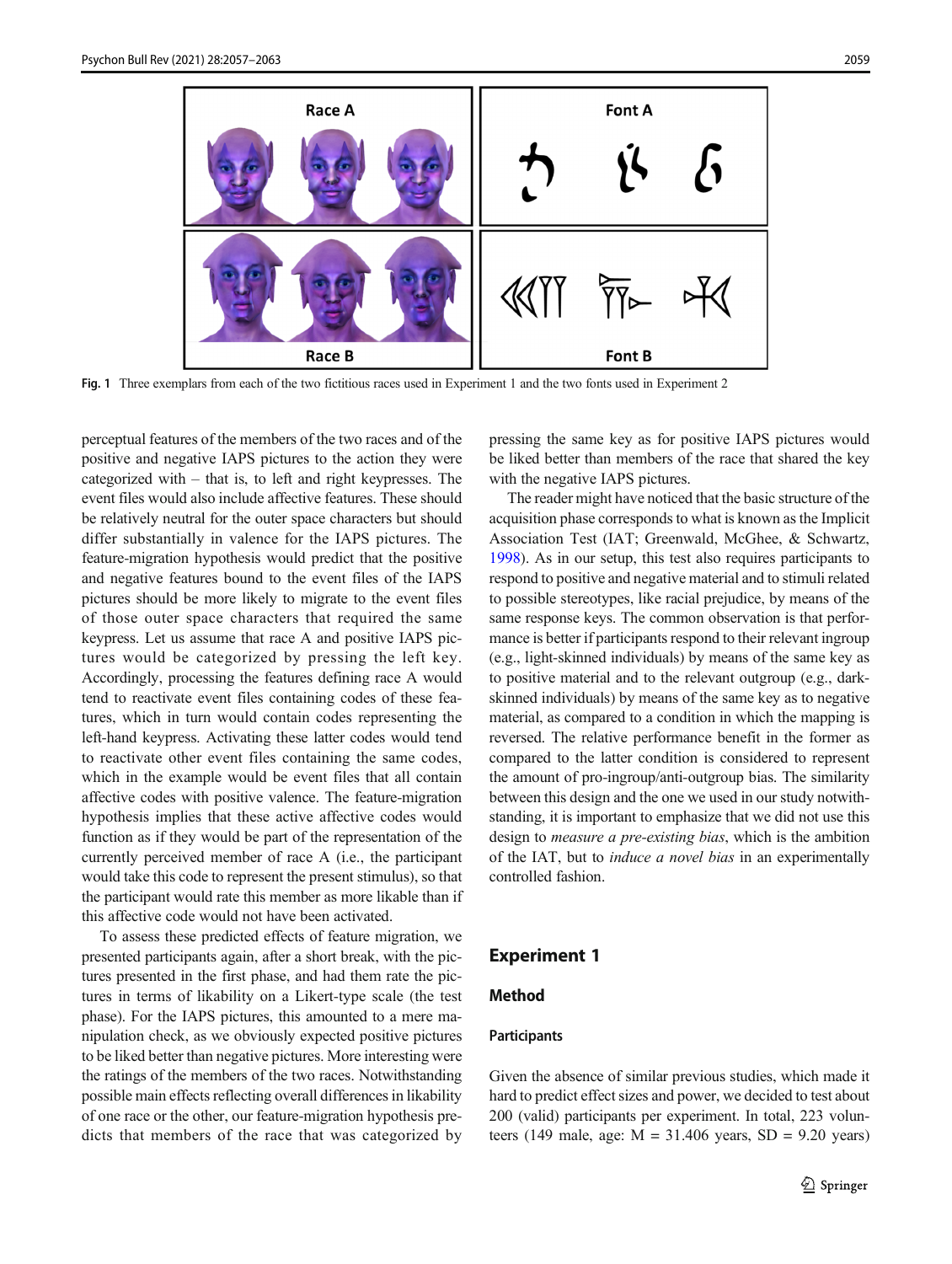completed the first experiment; 200 passed the >75% accuracy criterion in the acquisition phase.

#### **Materials**

We created two stimulus sets: one for the positive-negative judgment and one for the two-races judgment. The positivenegative set was taken from the IAPS collection (Lang, Bradley, & Cuthbert, [1999\)](#page-6-0). We removed similar, easy-toconfuse pictures and pictures showing faces of humans and other mammals, had three raters exclude pictures that were potentially disturbing, and then selected the 20 pictures with the highest and the 20 pictures with the lowest valence ratings. The two-races set was generated by creating two visual prototypes by using the software CrazyTalk8 and then creating 20 exemplars from each of the prototypes by systematically varying facial features.

Stimuli appeared at the center of the screen and "E" and "I" keys of the computer keyboard were used as left and right response keys, respectively. Participants were reminded of the stimulus-key mapping by two continuous displays at the top left and top right of the screen, showing the messages "press E for POSITIVE and <prototype picture of one race>" and "press I for NEGATIVE and < prototype picture of other race>." The original resolution of the stimuli was  $400 \times 400$ pixels, but we scaled the images depending on the resolution of the different monitors used by the participants by asking them to hold their credit/debit card against the screen and adjusting the size of a rectangle so that it would match the size of the card.

#### Procedure

The experiment was carried out using the online crowdsourcing service Amazon Mechanical Turk (MTurk). Participants filled in the informed consent form and were then instructed that this experiment would consist of two parts, and that the first part would require them to categorize two sets of stimuli by using a left and a right key. The stimulus sets were explained by means of four example pictures, two showing a positive and a negative object/event and the other two showing exemplars of the two fictitious races.

Then participants practiced categorizing the positive and negative pictures in one ten-trial block and categorizing the exemplars of the two fictitious races in another ten-trial block. The order was balanced across participants. Next, the two tasks were combined and practiced in another 16-trial block. In each trial, the stimulus was presented until response and the inter-trial interval was 250 ms. This was also the case in the experimental 80-trial acquisition block (40 with pictures from the positive-negative set and 40 with pictures from the tworaces set) that followed. The order of stimuli was random except that there were no more than two repetitions of the same stimulus set (or judgment). The mapping of the positive and negative judgments to the two keys was counterbalanced across participants, as was the combination of the keys used for positive and negative judgments ("positive" and "negative" keys for short) and the keys used for the two races – i.e., across participants, each race was assigned to the "positive" and the "negative" key with about equal likelihood (105 participants made race-A responses with the "positive" key and 95 made race-B responses with the "positive" key).

After the acquisition phase was completed, participants watched a 10-min video on the chemistry of color of YouTube channel "artregeous with Nate" (used with permission from the creator). After watching the video, the participants were asked two questions regarding the content, to check whether they had paid attention. The purpose of this video was to reduce possible transfer effects from the acquisition to the test phase. In the test phase, participants were instructed to rate the 40 pictures showing exemplars of the two fictitious races and the 40 IAPS pictures they had just encountered in the acquisition phase by using the keyboard's number keys  $(1-7)$  to respond to a 7-point Likert-type scale (ranging from "dislike very much" to "like very much"). Again, the order of stimuli was random except that there were no more than two repetitions of the same stimulus set. Stimuli remained on-screen until a response was made. Participants were then thanked and debriefed. The entire session took about 15–20 min.

### Results

Data from all participants who passed our accuracy criterion were analyzed. In the acquisition phase, categorization accuracy was high for all four categories: positive pictures (94%), negative pictures (93%), race A (see top row of Fig. [1:](#page-2-0) 93%), and race B (see bottom row of Fig. [1:](#page-2-0) 93%). While the exemplars of the two fictitious races were constructed to look as emotionally neutral as possible, facial configurations may always be perceived as more positive or negative. To test for this possibility, we ran ANOVAs on the four accuracy scores as a function of key combination (race A vs. B categorized with the "positive" key). Results revealed a significant effect of key combination for accuracy on race A,  $F(1,198) = 5.47$ ,  $p = .02$ , indicating that accuracy on this race was somewhat higher when it was categorized with the same key as positive events (94%) than when it was categorized with the same key as negative events (92%).

The ratings from the test phase underwent ANOVAs with valence or race as within-participant factor and key combination (race A vs. B categorized with the "positive" key) as between-participant factor. The race-B ratings from one participant were missing, so that this participant was not considered in the race-related analyses. The analysis of the ratings of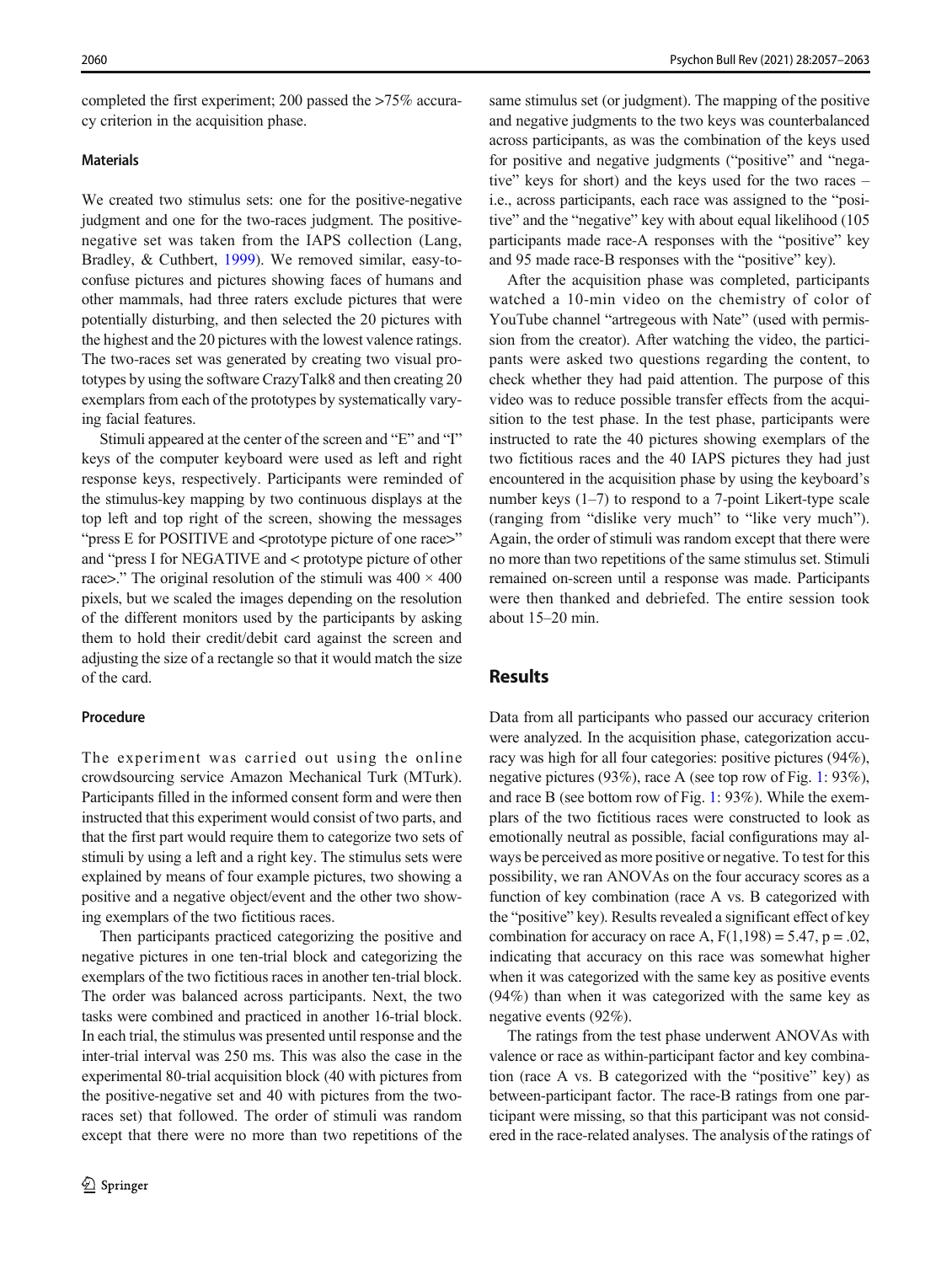<span id="page-4-0"></span>the positive-negative IAPS pictures yielded the expected, highly significant main effect of valence,  $F(1,198) = 897.53$ , p < .001, confirming that positive pictures were liked better than negative pictures (5.9 vs. 2.4), while the main effect of key mapping and the interaction were far from significant, ps > .2. More interestingly, the analysis of the ratings of the members of the two fictitious races yielded a highly significant main effect of race,  $F(1,197) = 11.05$ ,  $p = .001$ , and a highly significant interaction,  $F(1,197) = 57.27$ ,  $p < .001$ . As shown in Fig. 2, there was a general preference for members of race A and a specific preference for members of the race that was paired with the "positive" key. Separate two-tailed ttests confirmed that the key-mapping effect was highly significant for both races,  $t(198) = 3.45$ ,  $p = .001$ ,  $t(197) = 3.54$ ,  $p <$ .001.

# **Discussion**

We assumed that introducing a feature that is shared between pictures of positive affective valence and members of one race, and between pictures of negative affective valence and members of the other race, should promote feature migration between event files including shared features. As a consequence, members of the race sharing a key with positive pictures should receive higher likability scores in the test phase than members of the race sharing a key with negative pictures. This prediction was clearly confirmed. In Experiment 2, we tried to generalize this finding to non-social material by replacing the two fictitious races by two unfamiliar fonts.

#### Experiment 2

### Method

In total, 240 volunteers (146 male, age:  $M = 37.45$  years, SD = 9.04 years) completed the study; 204 passed the >75% accuracy criterion in the acquisition phase (105 with font A mapped to the "positive" key). The method was exactly as in Experiment 1, except that the pictures of the fictitious races were replaced by meaningless symbols, which we took from the cuneiform script [\(en.wikipedia.org/wiki/Cuneiform](http://en.wikipedia.org/wiki/Cuneiform)) and the imaginary script wizard speak [\(www.1001freefonts.com/](http://www.1001freefonts.com/de/wizard-speak.font) [de/wizard-speak.font](http://www.1001freefonts.com/de/wizard-speak.font)).

# **Results**

Data were analyzed as in Experiment 1. In the acquisition phase, categorization accuracy was high for all four categories: positive pictures (93%), negative pictures (93%), font A (see top row of Fig. [1](#page-2-0): 97%), and font B (see bottom row of Fig. [1:](#page-2-0) 97%). ANOVAs on the four accuracy scores as a function of key combination (font A vs. B categorized with the "positive" key) revealed no significant effect of key combination,  $ps > .29$ .

The ratings from the test phase underwent ANOVAs with valence or font as within-participant factor and key combination (font A vs. B categorized with the "positive" key) as between-participant factor. The analysis of the ratings of the positive-negative IAPS pictures yielded the expected, highly



Fig. 2 Likability ratings (with 95% confidence intervals) of members of the two fictitious races used in Experiment 1 and the two fonts used in Experiment 2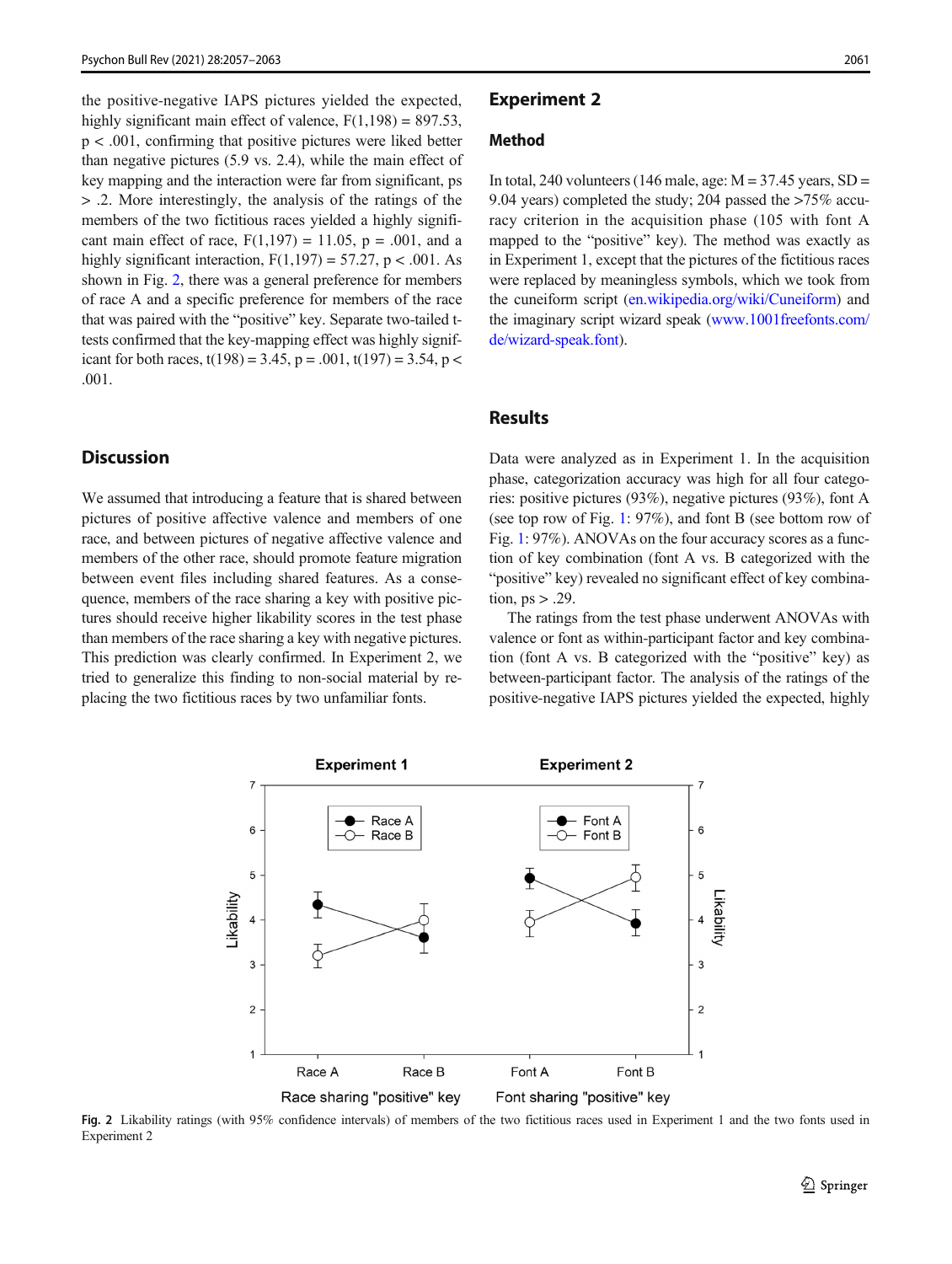significant main effect of valence,  $F(1,202) = 819.85$ , p < .001, confirming that positive pictures were liked better than negative pictures (6.0 vs. 2.5), while the main effect of key mapping and the interaction missed significance,  $ps > .06$ . More interestingly, the analysis of the ratings of the symbols yielded a highly significant interaction effect,  $F(1,202) =$ 55.43, p < .001, while the main effects were not significant, ps > .85. As shown in Fig. [2,](#page-4-0) there was a specific preference for symbols from the font that was paired with the "positive" key. Separate two-tailed t-tests confirmed that the keymapping effect was highly significant for both fonts, t(202)  $= 5.46$ ,  $p < .001$ ,  $t(202) = 4.86$ ,  $p < .001$ .

### Conclusions

The purpose of this study was to see whether consistent judgment biases can be experimentally induced through feature migration (Ma et al., [2016](#page-6-0), [2019\)](#page-6-0). Both experiments show that sharing a superficial feature with other, entirely unrelated, events is sufficient to bias the likability of (pictures of) members of a fictitious race and symbols of an unfamiliar or fictitious font. Our findings as such are not novel at all: we do know that people like and dislike others and there can be little doubt that implicit and/or explicit learning processes are responsible for that. The novelty we rather see in the fact that mechanistically explicit cognitive theorizing that originally was developed to account for the processing of simple visual features (like Treisman's feature migration account) can account for a central concept of socialpsychological thinking, like attitudes. From that perspective, we would like to point out five further implications.

First, the induced biases were very similar in type and degree, except for the slight overall preference for members of race A in Experiment 1. This suggests that the assumed migration effect is similar for representations of social and non-social events, as claimed by Hommel [\(2018\)](#page-6-0). It is important to emphasize that there is still a gap between the pictures of fictitious characters used in this study and between real, living individuals. While closing this gap will be a necessary next step, there are obvious ethical limitations if it comes to the induction of biases pro or against living beings. Hence, tackling this empirical challenge will require considerable ethical sensitivity and experimental sophistication. Nevertheless, the present findings support the idea that non-social cognitive theory can account for the mechanisms underlying social behavior (Kim & Hommel, [2019](#page-6-0)). We believe that using a mechanistically elaborate and transparent theory to account for social phenomena stimulates theorizing and exploiting experimental paradigms across domains and sub-disciplinary borders. In that sense, we see our approach fully in line with the original, but somewhat forgotten, theoretical and experimental ambitions of the original social-cognition approach of the 1980s.

Second, it is important to emphasize that our predictions were not derived from a theory dedicated to understanding attitudes, opinions, and preferences. Rather, these predictions emerged as a byproduct of a theory that originally aimed to account for the interplay between perception and action in rather simple tasks (Hommel et al., [2001](#page-6-0)). This suggests that piecemeal theorizing is unnecessary to account for social behavior, as is the introduction of novel theoretical assumptions or concepts, which in turn encourages attempts to parsimoniously account for other, apparently related phenomena by means of the same theoretical toolbox. An obvious target would be the Halo effect, as mentioned already, and tackling prejudice or stereotypes seems feasible.

Third, while we are optimistic that our study targeted the actual mechanisms underlying attitudes and related preferences, it goes without saying that our use of artificial, rather meaningless stimulus material is likely to have only scratched the surface of everyday discrimination of minorities and other attitude-related behaviors. Real-life attitudes are acquired over a much longer time and unlikely to be as isolated as the preference towards particular outer-space figures. Rather, they will be integrated into more complex worldviews and value systems that are likely to be more resistant to change than the associations created in our study.

Fourth, and relatedly, our study provides evidence for experimentally induced biases that were robust enough to survive a couple of minutes. For many researchers, the concept of attitude implies a substantially longer time range than that, which calls for further studies testing whether feature migration can also be demonstrated if acquisition and tests are separated by hours, days, and months.

Finally, given the strong similarities between the setup of our acquisition phase and the IAT, it might be considered worrying that we managed to actually induce affective biases in a task that is commonly used to measure these biases. On the one hand, our study was not designed to assess this connection to the IAT, and our findings do not rule out the possibility that pre-existing biases might still show effects over and beyond the effects of our induced biases. On the other hand, however, our findings do raise the possibility that the IAT might induce a kind of Heisenberg phenomenon – the possibility that the measurement process affects what is being measured.

Acknowledgements This research was supported by an Advanced Grant of the European Research Council (ERC-2015-AdG-694722) and a 100 Talent Grant of the Province of Shandong, China.

Funding Open Access funding enabled and organized by Projekt DEAL.

Open Access This article is licensed under a Creative Commons Attribution 4.0 International License, which permits use, sharing, adaptation, distribution and reproduction in any medium or format, as long as you give appropriate credit to the original author(s) and the source, provide a link to the Creative Commons licence, and indicate if changes were made. The images or other third party material in this article are included